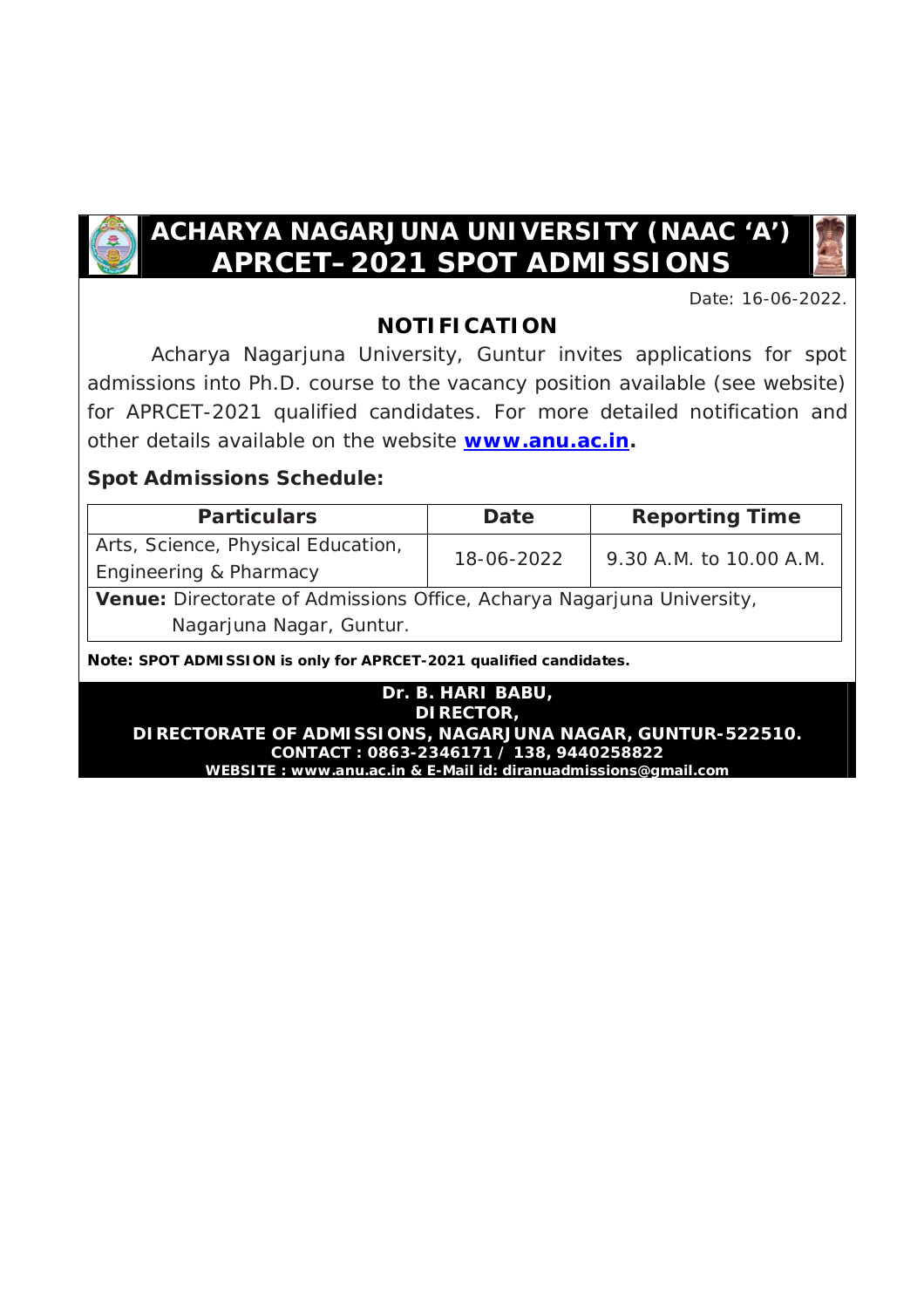### **ACHARYA NAGARJUNA UNIVERSITY :: DIRECTORATE OF ADMISSIONS**

### **APRCET-2021 SPOT ADMISSIONS**

### **Spot Admissions Guidelines:**

- *1. For Spot admissions only candidates who did not take admission through web counselling (either Phase 1 or Phase 2) are eligible. Candidates who got admission through web counselling are not eligible for Spot admissions.*
- 2. Candidates shall not be allowed for spot admission without original certificates.
- 3. Admissions will be conducted for unfilled / vacant seats into Research program in Acharya Nagarjuna University and its affiliated colleges, for APRCET-2021 qualified candidates only and satisfying the prescribed educational qualifications.
- 4. The admission counseling will be conducted at the office of the **Directorate of Admissions, Acharya Nagarjuna University**, Nagarjuna Nagar, Guntur – 522510.
- 5. The Spot Admissions will be conducted on **18-06-2022** as per the following schedule.

| <b>Particulars</b>                                           | <b>Date</b> | <b>Reporting Time</b>   |
|--------------------------------------------------------------|-------------|-------------------------|
| Arts, Science, Physical Education,<br>Engineering & Pharmacy | 18-06-2022  | 9.30 A.M. to 10.00 A.M. |

- 6. Registration / Processing Fee is Rs.500/-
- 7. List of vacant seats are available in ANU website: [www.anu.ac.in](http://www.anu.ac.in)
- 8. Candidates should bring the following original Certificates / Documents for verification and one set of Xerox copies of all certificates/ documents.
	- ▸ Qualifying examination marks memo and OD/provisional pass certificate.
	- ▸ Degree Provisional/OD certificate.
	- ▸ APRCET-2021 rank card.
	- $\triangleright$  Experience certificate (if applicable).
	- ▸ Transfer Certificate.
	- ▸ Study certificates.
	- $\triangleright$  Caste certificate (if applicable)
	- ▸ Aadhar number/any govt. id.

April 18h.1 **Date: 16-06-2022. D I R E C T O R**